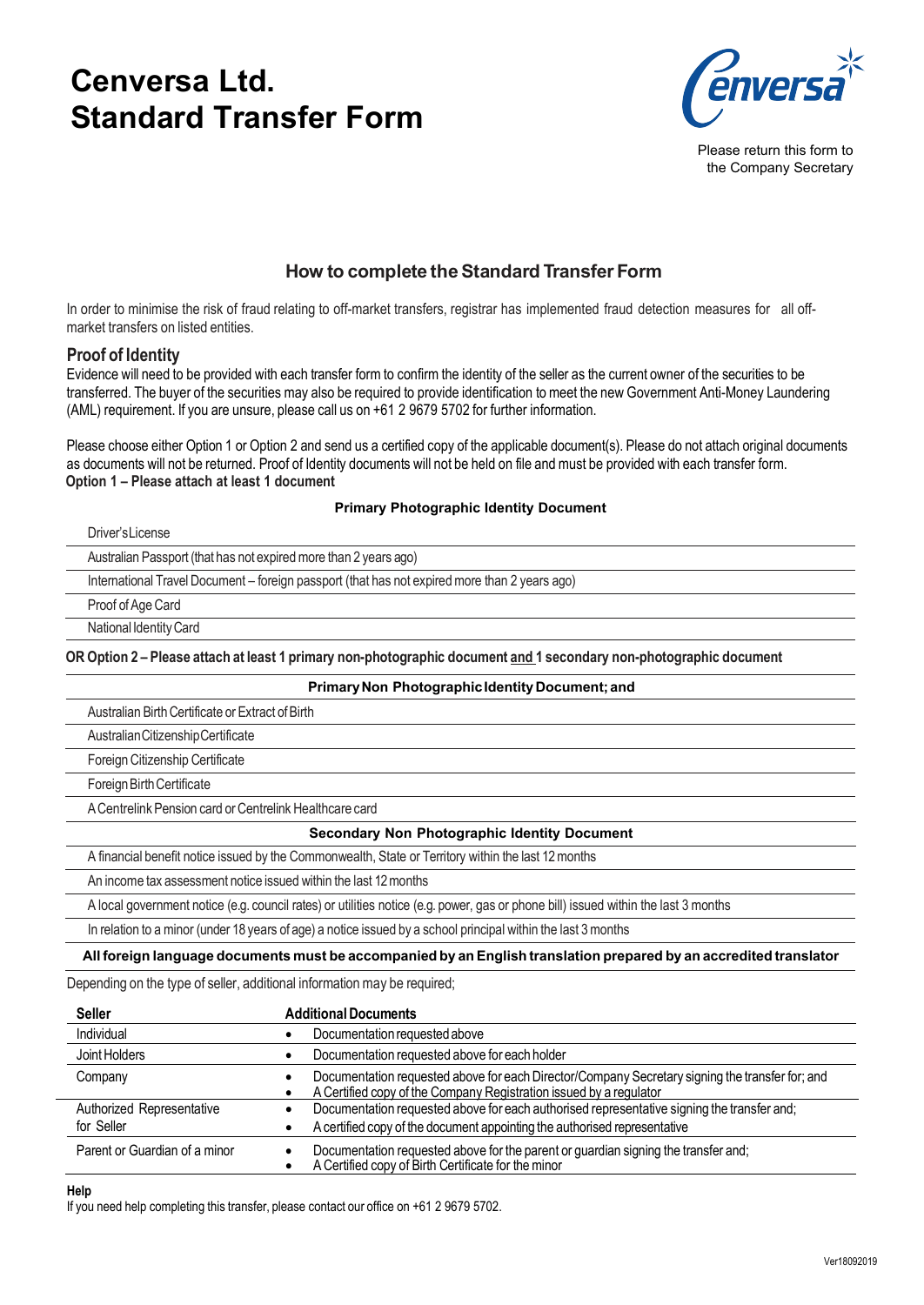# A. **Seller Details**

#### **Full Name of Company, Corporation or Trust inwhich securities are held**

This is the actual NAME of the Share Company, Corporation or Trust in which the securities being transferred/sold are held. **Type of Security**

This is either, Fully Paid Ordinary Shares, or Options, or Unsecured Convertible Notes, or Units, or Partly Paid Shares, etc…

**Note:** A separate standard transfer form must be completed for each different class of security and each different registered holding. **Seller's Securityholder Reference Number (SRN)**

The SRN can be found on issuer sponsored holding statements, dividend statements or certificates and starts with the letter " I".

The transfer cannot be processed without the seller's SRN.

#### **Number of Securities to be sold**

The number of securities being transferred (numbers only required)

#### **Consideration (Value of the transfer or sale)**

The price paid by the buyer to the seller for the securities on the date of transfer/sale, or market value.

#### **Full registered name(s) of Seller(s)**

Enter the given and last names of all securityholder(s) or company/corporation name shown on securityholder documents.

**Note: If the seller has a "CHESS HIN", (CHESS HINs usually begin with an X) then please contact the sponsoring broker,** as the **s** transfer is unable to be processed by us.

### B. **Buyer Details**

#### **Full name(s) of Buyer(s)**

Enter the given and last names of the individual(s)/Trustee(s) or Company/Corporation acquiring the securities through this transfer. There is a maximum of three joint holders. Securities cannot be registered in an unincorporated trading name/business or in the name of a trust, a superannuation fund, a minor, or an estate or deceased person's name. If transferring into an existing holding you must write the name (and address) details of the existing holding **exactly** as they currently appear on the register.

### **Buyer's Securityholder Reference Number (SRN)**

If the buyer is an existing **issuer sponsored** holder of securities in the company, their SRN may be entered here.

Note: If the seller has a "CHESS HIN", (CHESS HINs usually begin with an X) then please contact the sponsoring broker.

#### **Full postal address of Buyer(s)**

Insert full address including the postcode. Only one address may be recorded, irrespective of the number of buyers.

# C. **S**eller & Buyer Authorisation

**Seller(s) and Buyer(s) Signatures and the Dates MUST be signed, and capacity** selected from dropdown menu **under signatures**

- (a) Individuals The securityholder must sign in the appropriate boxes. (Securityholder 1).
- (b) Joint holdings Where holdings are in two or three names, all of the securityholders must sign in the appropriate boxes
- (c) Executors When the holding is in the name of an estate, all executor(s)/administrator(s) are required to sign. When executors and beneficiaries are the same people they will need to sign as seller and buyer. Probate requirements must also be complied with.
- (d) Companies Sole Director (Securityholder 1) OR Two Directors (Securityholder 1 & Securityholder 2) OR a Director and Secretary (Securityholder 1 & Securityholder 2). Please ensure you sign in the appropriate boxes and select your capacity from the dropdown menu.

**Note:** Copies of documents forwarded must be **certified as a correct copy** by a person who in the state or territory of certification has the power to witness a statutory declaration. Any form or document that does not meet the company or trust's requirements will be returned without processing.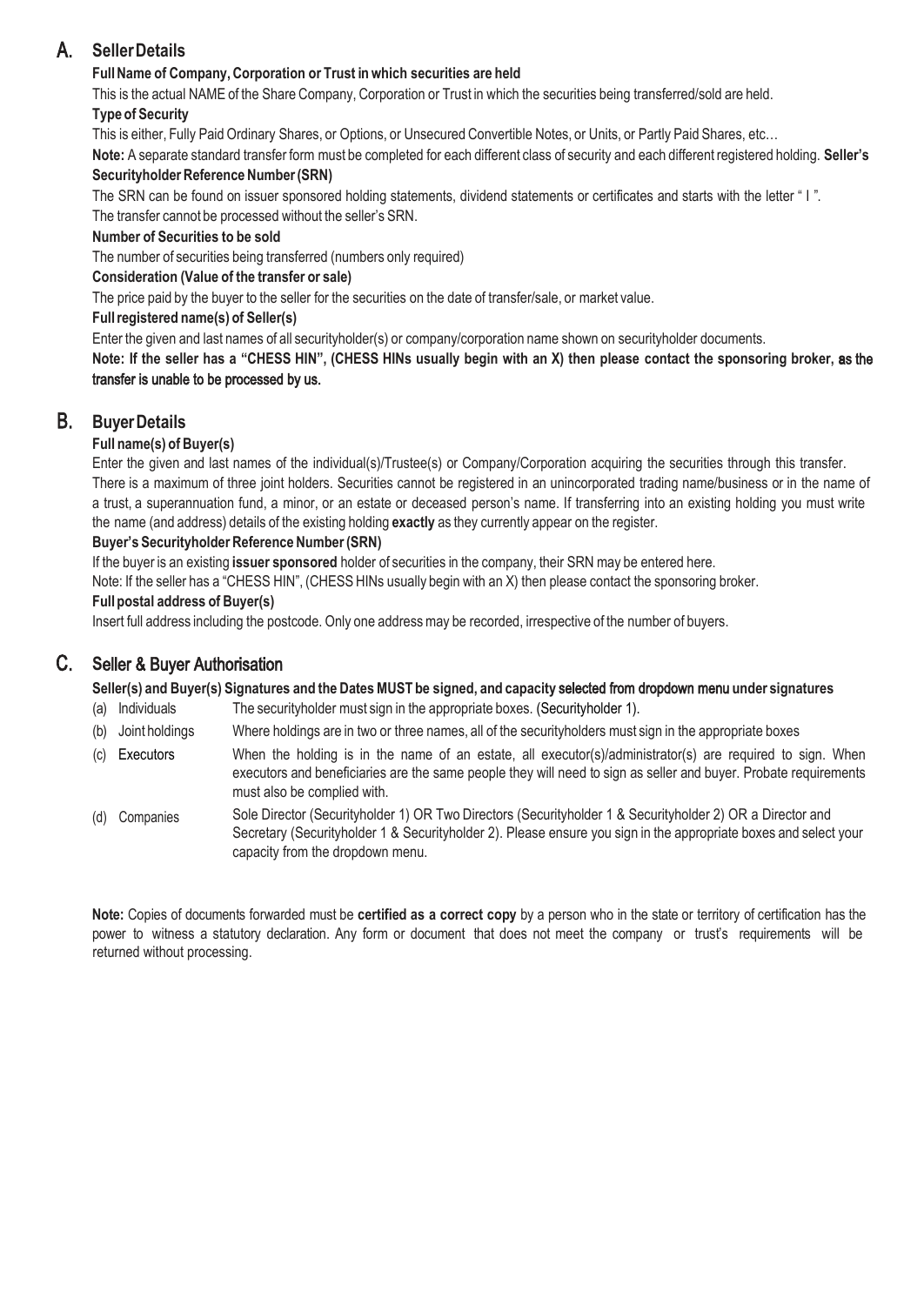# **Cenversa Ltd. Standard Transfer Form**



Please return this form to the Company Secretary

| SELLER DETAILS (PLEASE USE CAPITAL LETTERS)<br>$\overline{A}$                        |                                                                                                                                                                                                                                                                                                                                                       |
|--------------------------------------------------------------------------------------|-------------------------------------------------------------------------------------------------------------------------------------------------------------------------------------------------------------------------------------------------------------------------------------------------------------------------------------------------------|
| Full name of Company, Corporation or Trust in which the securities are held          |                                                                                                                                                                                                                                                                                                                                                       |
| CENVERSA                                                                             |                                                                                                                                                                                                                                                                                                                                                       |
| Type of Security (eg fully paid, partly paid, stapled security, etc)                 | Number of securities to be sold                                                                                                                                                                                                                                                                                                                       |
| Ordinary<br>Pai<br>$\mathbf{F}$<br>d<br>ullv                                         | Share                                                                                                                                                                                                                                                                                                                                                 |
| Value of the transfer or sale                                                        | Seller Securityholder Reference Number                                                                                                                                                                                                                                                                                                                |
| \$                                                                                   |                                                                                                                                                                                                                                                                                                                                                       |
| Given Name(s) or Company Name<br><b>Seller-Title</b>                                 | LastName                                                                                                                                                                                                                                                                                                                                              |
|                                                                                      |                                                                                                                                                                                                                                                                                                                                                       |
|                                                                                      |                                                                                                                                                                                                                                                                                                                                                       |
|                                                                                      |                                                                                                                                                                                                                                                                                                                                                       |
| Seller(s) day time phone number<br>with a request to provide additional information. | Verification Procedures: For security purposes, the registration details of the Seller and the authorisation<br>to transfer will be subject to verification. This verification process may include contacting the Seller. Where<br>verification cannot be carried out to the satisfaction of the Registrar, the transfer may be rejected and returned |
| $\overline{B}$<br>BUYER DETAILS (PLEASE USE CAPITAL LETTERS)                         |                                                                                                                                                                                                                                                                                                                                                       |
| Title<br>Given Name(s) or Company Name                                               | LastName                                                                                                                                                                                                                                                                                                                                              |
|                                                                                      |                                                                                                                                                                                                                                                                                                                                                       |
|                                                                                      |                                                                                                                                                                                                                                                                                                                                                       |
|                                                                                      |                                                                                                                                                                                                                                                                                                                                                       |
| Account Designation (if desired, e.g. < John Smith A/C>)                             |                                                                                                                                                                                                                                                                                                                                                       |
|                                                                                      |                                                                                                                                                                                                                                                                                                                                                       |
|                                                                                      |                                                                                                                                                                                                                                                                                                                                                       |
| PO Box/RMB/Locked Bag/Care of (c/-)/Property name/Building name (if applicable)      |                                                                                                                                                                                                                                                                                                                                                       |
|                                                                                      |                                                                                                                                                                                                                                                                                                                                                       |
| Unit Number/Level<br><b>Street Number</b><br><b>Street Name</b>                      |                                                                                                                                                                                                                                                                                                                                                       |
|                                                                                      |                                                                                                                                                                                                                                                                                                                                                       |
| Suburb/Town                                                                          | Post Code<br>State                                                                                                                                                                                                                                                                                                                                    |
|                                                                                      |                                                                                                                                                                                                                                                                                                                                                       |
| Country (if not Australia)                                                           | Buyer Securityholder Reference Number (if applicable)                                                                                                                                                                                                                                                                                                 |
|                                                                                      | J                                                                                                                                                                                                                                                                                                                                                     |
|                                                                                      |                                                                                                                                                                                                                                                                                                                                                       |